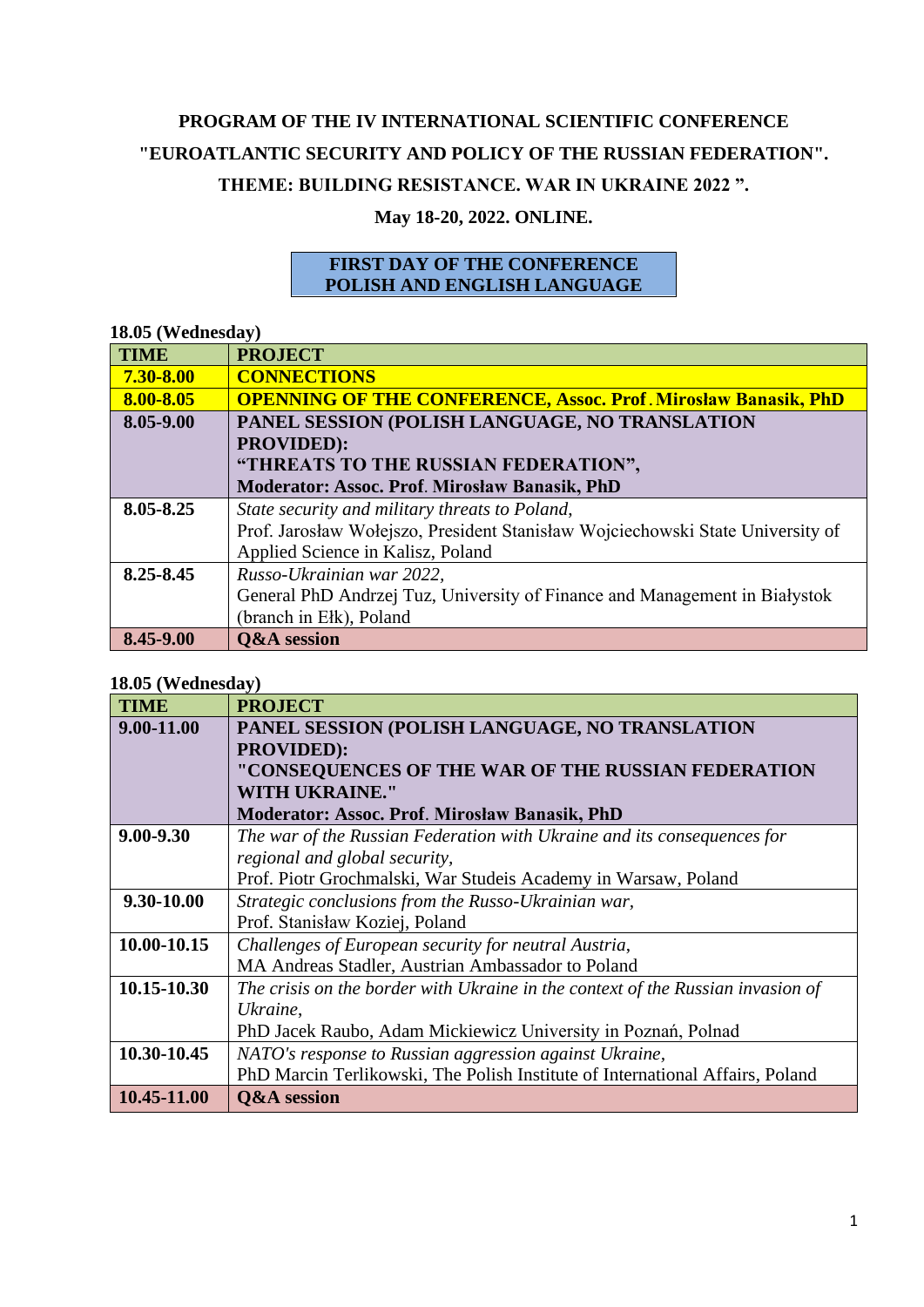### **18.05 (Wednesday)**

| <b>TIME</b> | <b>PROJECT</b>                                                             |
|-------------|----------------------------------------------------------------------------|
| 11.15-12.45 | PANEL SESSION (ENGLISH LANGUAGE, NO TRANSLATION                            |
|             | <b>PROVIDED):</b>                                                          |
|             | "HAZARD RESISTANCE."                                                       |
|             | <b>Moderator: Tadeusz Krzywda</b>                                          |
| 11.15-11.30 | Russia's War: NATO Readiness and Forward Defense,                          |
|             | Ray Wójcik, CEPA, USA                                                      |
| 11.30-11.45 | Resilience in Key Hungarian and Croatian National Documents: Small Nation  |
|             | Approaches,                                                                |
|             | Assoc. Prof. Jobbágy Zoltán, PhD, University of Public Service – Ludovika, |
|             | Hungary                                                                    |
| 11.45-12.00 | Building resistance to hybrid threats,                                     |
|             | Capt. Furu Odd Erling, Navy, Norwegian Defence Attaché, Norway             |
| 12.00-12.15 | Deterrence in the age of hybrid threats,                                   |
|             | PhD Jerzy Tomasik, NATO DEEP eAcademy                                      |
| 12.15-12.30 | <b>Q&amp;A</b> session                                                     |

### **18.05 (Wednesday)**

| <b>TIME</b> | <b>PROJECT</b>                                                                   |
|-------------|----------------------------------------------------------------------------------|
| 13.00-15.20 | PANEL SESSION (ENGLISH LANGUAGE, NO TRANSLATION                                  |
|             | <b>PROVIDED):</b>                                                                |
|             | "CAUSES OF DEFEAT IN THE WAR WITH UKRAINE"                                       |
|             | <b>Moderator: PhD Jacek Raubo</b>                                                |
| 13.00-13.30 | The war of the Russian Federation with Ukraine and its consequences for regional |
|             | and global security,                                                             |
|             | Gen. David Petraeus, KKR Global Institute, USA                                   |
| 13.30-13.50 | Resisting Russia's Strategic Ambitions: Resistance and Resilience,               |
|             | PhD Janis Berzins, National Defence Academy of Latvia and BA Business School,    |
|             | Latvia                                                                           |
| 13.50-14.20 | Putin War's on Ukraine,                                                          |
|             | PhD Phillipe Petersen, Gregory King Melcher, Center for the Study of New         |
|             | Generation Warfare, USA                                                          |
| 14.20-14.40 | The failure of Russia's Hybrid Aggression of Ukraine,                            |
|             | PhD Mark Voyger, American University Kyiv, Ukraine                               |
| 14.40-15.00 | Use of Games, Exercises, Simulations, and Models (GEMS) in Senior-Level          |
|             | Military Education vis-à-vis the Ukrainian War,                                  |
|             | PhD Kligge Kenneth, CASL Division Director of Wargaming at National Defense      |
|             | University, USA                                                                  |
| 15.00-15.20 | <b>Q&amp;A</b> session                                                           |

### **18.05 (Wednesday)**

| <b>TIME</b>     | <b>PROJECT</b>                                  |
|-----------------|-------------------------------------------------|
| 15.30-16.45     | PANEL SESSION (ENGLISH LANGUAGE, NO TRANSLATION |
|                 | <b>PROVIDED):</b>                               |
|                 | "EUROPEE DIALOGUE."                             |
|                 | <b>Moderator: Uffe Hvidkær</b>                  |
| $15.30 - 15.45$ | Europe Dialogue - soft power or hard power,     |
|                 | MA Uffe Hvidkær, Europee Dialogue, Denmark      |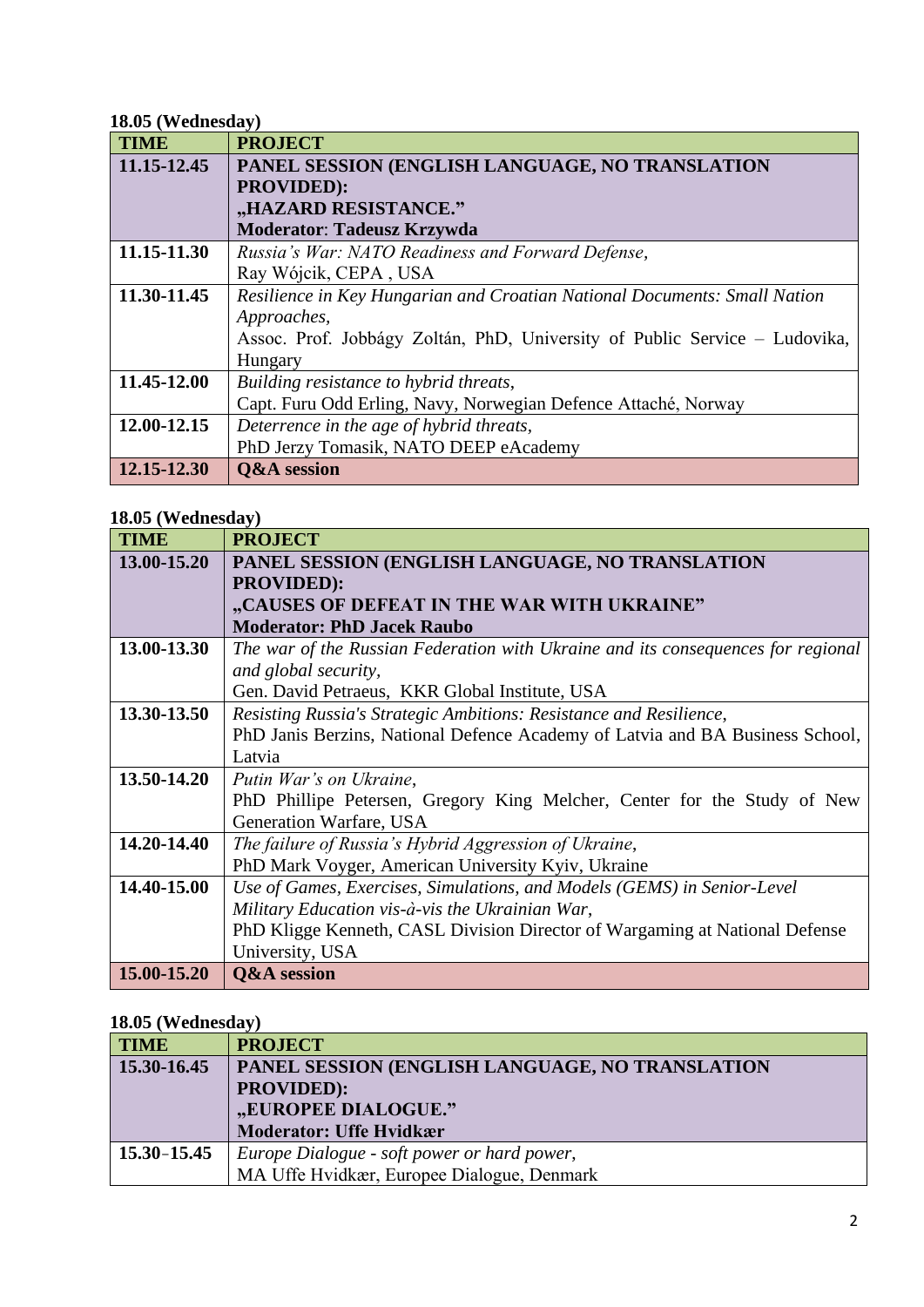| 15.45-16.00 | We are all Ukrainians,                                                      |
|-------------|-----------------------------------------------------------------------------|
|             | MA John Onuoha, Europee Dialogue, Nigeria                                   |
| 16.00-16.15 | How orban secured electoral sucess and the consequences for Ukraine and EU, |
|             | MA Niels Søndergaard, Europee Dialogue, Denmark                             |
| 16.15-16.30 | Portugal view on war in Ukraine,                                            |
|             | MA João Fernandes, Europee Dialogue, Portugal                               |
| 16.30-16.45 | <b>Q&amp;A</b> session                                                      |

### **18.05 (Wednesday)**

| <b>TIME</b>        | <b>PROJECT</b>                                                                   |
|--------------------|----------------------------------------------------------------------------------|
| 17.00-18.15        | PANEL SESSION (ENGLISH LANGUAGE, NO TRANSLATION                                  |
|                    | <b>PROVIDED):</b>                                                                |
|                    | "THREATS TO POLITICAL SECURITY."                                                 |
|                    | <b>Moderator: PhD Piotr Wojnicz</b>                                              |
| 17.00-17.15        | Why Are Neo-militant Democracies Vulnerable to Hybrid Interference?              |
|                    | Assoc. Prof. Joanna Rak, PhD, Adam Mickiewicz University in Poznań, Poland       |
| 17.15-17.30        | American Foreign Policy Doctrines in Responses to Potentail Outside Threats to   |
|                    | the Global International Order,                                                  |
|                    | Assoc. Prof. Tomasz Płudowski, PhD, Cardinal Stefan Wyszyński University in      |
|                    | Warsaw, Poland                                                                   |
| 17.30-17.45        | Institutional capacity of the Euro-Atlantic security system in the conditions of |
|                    | Russia's military aggression against Ukraine,                                    |
|                    | PhD Oleh Oliinyk, National Academy of Science, Ukraine                           |
| $17.45 \div 18.00$ | Russia's role and interest on regulation of Nagorno Karabakh Conflict (South     |
|                    | Caucasus Region),                                                                |
|                    | MA Kamil Naruzov, Baltic Defence College, Baku, Azerbaijan                       |
| 18.00-18.15        | <b>Q&amp;A</b> session                                                           |

### **SECOND DAY OF THE CONFERENCE POLISH AND ENGLISH LANGUAGE**

## **19.05 (Thursday)**

| <b>TIME</b>      | <b>PROJECT</b>                                                                     |
|------------------|------------------------------------------------------------------------------------|
| $8.00 \div 9.00$ | PANEL SESSION (ENGLISH LANGUAGE, NO TRANSLATION                                    |
|                  | <b>PROVIDED):</b>                                                                  |
|                  | "THREATS TO POLITICAL SECURITY."                                                   |
|                  | Moderator: Assoc. Prof. Joanna Rak, PhD                                            |
| 8.00-8.15        | How Russian aggression changed the political identity of Ukrainian citizens,       |
|                  | Assoc. Prof. Galyna Zelenko, PhD, National Academy of Science, Ukraine             |
| 8.15-8.30        | Russian war in Ukraine and its energy security reverberations across the Black Sea |
|                  | region,                                                                            |
|                  | PhD Poiana Oana, Babes-Bolyai University, Romania                                  |
| 8.30-8.45        | Modernization and Post-Modernization in Russia - Security Implications,            |
|                  | MA Attila Mate Kovacs, Obuda University Doctoral School for Safety and Security    |
|                  | Sciences, Hungary                                                                  |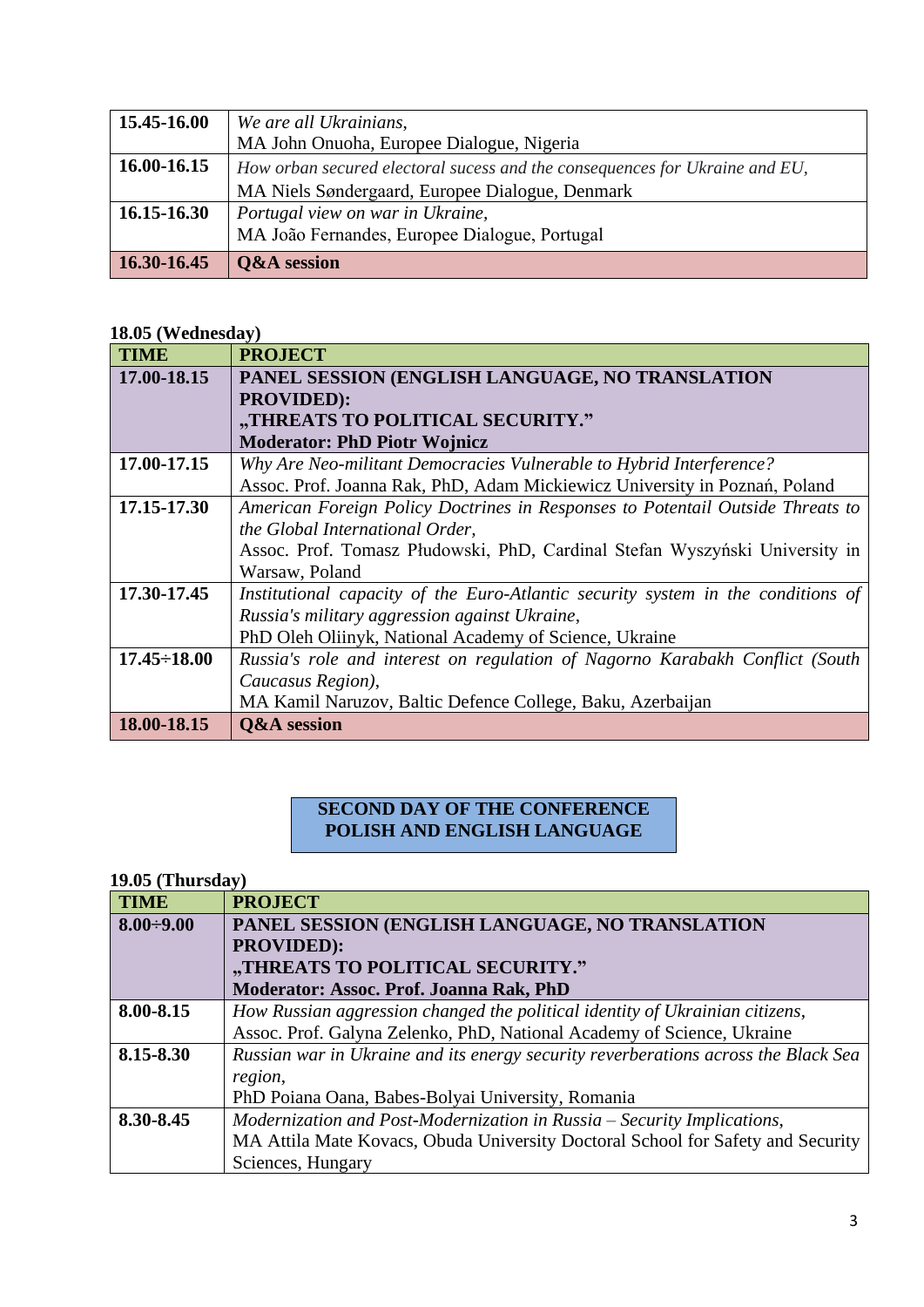|--|

### **19.05 (Thursday)**

| <b>TIME</b>       | <b>PROJECT</b>                                                                     |
|-------------------|------------------------------------------------------------------------------------|
| $9.00 \div 12.00$ | PANEL SESSION (ENGLISH LANGUAGE, NO TRANSLATION                                    |
|                   | <b>PROVIDED):</b>                                                                  |
|                   | "EDUCATION TO NEW CHALLENGES."                                                     |
|                   | Moderator: Assoc. Prof. Piotr Gawliczek, PhD                                       |
| $9.00 \div 09.20$ | Introduction, NATO DEEP update                                                     |
|                   | Assoc. Prof. Piotr Gawliczek, PhD, NATO DEEP eAcademy Director                     |
|                   | Synchronous or asynchronous didactic in higher education institutions after COVID- |
| $9.20 \div 09.45$ | 19,                                                                                |
|                   | Assoc. Prof. Andrzej Soboń, PhD, War Studies University in Warsaw, Poland          |
| 9.45-10.00        | Computer Adaptive Multistage Language Testing According to NATO STANAG             |
|                   | 6001: Background and Benefits,                                                     |
|                   | PhD Viktoriia Krykun, The National Defence University of Ukraine named after Ivan  |
|                   | Cherniakhovksyi, Ukraine                                                           |
| 10.00-10.15       | Computer Adaptive Multistage Language Testing According to NATO STANAG             |
|                   | 6001: Background and Benefits,                                                     |
|                   | MA Oleksandr Shapran, The National Defence University of Ukraine named after       |
|                   | Ivan Cherniakhovskyi, Ukraine                                                      |
| 10.15-10.30       | Digital Tools for Creating an Interactive eBook,                                   |
|                   | PhD Nataliya Tarasenko, PhD Maksym Tyshchenko, The National Defence                |
|                   | University of Ukraine, Ukraine                                                     |
| 10.30-10.45       | <b>BREAK</b>                                                                       |
| 10.45-11.10       | Adapting training and education to new challenges,                                 |
|                   | MA Gigi Roman, NATO School Oberammergau, NATO DEEP eAcademy                        |
| 11.10-11.30       | e-Instructor Certification Programme. Case study.                                  |
|                   | Magdalena Stabla, NATO DEEP eAcademy                                               |
| 11.30-11.50       | Synchronous and asynchronous learning for online course delivery. Best practices   |
|                   | from NATO Deep eAcademy "Multimedia tools for e-teacher and e-instructor"          |
|                   | dedicated project.                                                                 |
|                   | MA Justyna Kowalczys, Polish Naval Academy in Gdynia, NATO DEEP eAcademy           |
| 11.50-12.00       | Wrap up and conclusions                                                            |
|                   | Assoc. Prof. Piotr Gawliczek, PhD, NATO DEEP eAcademy Director                     |

# **19.05 (Thursday)**

| <b>TIME</b>        | <b>PROJECT</b>                                                                   |
|--------------------|----------------------------------------------------------------------------------|
| $12.15 \div 15.00$ | PANEL SESSION (POLISH LANGUAGE, NO TRANSLATION                                   |
|                    | <b>PROVIDED):</b>                                                                |
|                    | "HYBRID THREATS."                                                                |
|                    | Moderator: PhD Agnieszka Rogozińska                                              |
| 12.15-12.30        | Hybrid activities as an element of the policy of the Russian Federation,         |
|                    | Assoc. Prof. Weronika Jakubczak, PhD, Main School of Fire Service in Warsaw      |
| 12.30-12.45        | Structured building of knowledge resources on hybrid threats,                    |
|                    | Assoc. Prof. Agnieszka Szczygielska, PhD, War Studeis Academy in Warsaw,         |
|                    | Poland                                                                           |
| 12.45-13.00        | Hybrid threats and the erosion of democracy - problem analysis and possibilities |
|                    | of counteracting the phenomenon,                                                 |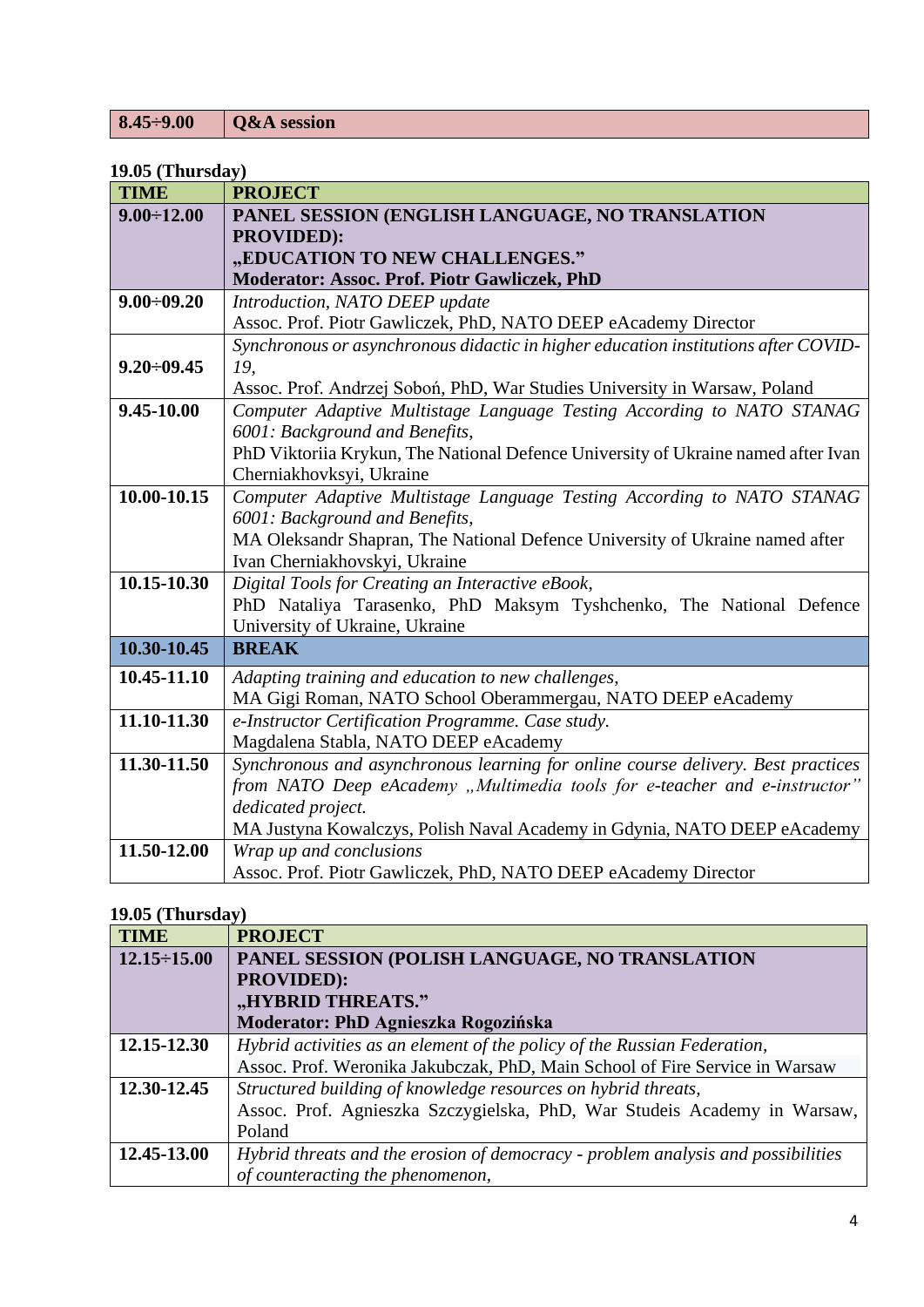|             | PhD Dorota Domalewska, War Studeis Academy in Warsaw, Poland                     |
|-------------|----------------------------------------------------------------------------------|
| 13.00-13.15 | The importance of alliances in a hybrid war,                                     |
|             | PhD Piotr Domżał, University of Social Sciences                                  |
| 13.15-13.30 | <b>BREAK</b>                                                                     |
| 13.30-13.45 | The maritime security of the European Union and hybrid threats,                  |
|             | PhD Teresa Usewicz, Polish Naval Academy of the Heroes of Westerplatte in        |
|             | Gdynia, Poland                                                                   |
| 13.45-14.00 | The doctrine of hybrid war as a challenge to the international law system - an   |
|             | <i>attempt at evaluation,</i>                                                    |
|             | PhD Wawrzyniec Kowalski, Military University of Technology in Warsaw, Poland     |
| 14.00-14.15 | Hybrid activities as an unnoticed threat,                                        |
|             | PhD Jarosław Keplin, Pomeranian University in Słupsk, Poland                     |
| 14.15-14.30 | NATO in the face of hybrid threats,                                              |
|             | MA Karolina Siekierka, Poland's delegate to NATO, Institute of New Europe,       |
|             | Poland                                                                           |
| 14.30-14.45 | Blockchain technology in the face of hybrid threats: a case study of the Russian |
|             | Federation,                                                                      |
|             | MA Wojciech Mincewicz, Warszaw Univeristy, Poland                                |
| 14.45-15.00 | <b>Q&amp;A</b> session                                                           |

### **19.05 (Thursday)**

| <b>TIME</b> | <b>PROJECT</b>                                                                       |
|-------------|--------------------------------------------------------------------------------------|
| 15.15-16.45 | PANEL SESSION (POLISH LANGUAGE, NO TRANSLATION                                       |
|             | <b>PROVIDED):</b>                                                                    |
|             | "STRATEGIC GOALS OF THE RUSSIAN FEDERATION."                                         |
|             | <b>Moderator: Assoc. Prof. Jerzy Prochwicz, PhD</b>                                  |
| 15.15-15.30 | The paradoxes of deterrence and its failure on the example of the relative military  |
|             | passivity of Western powers in the face of Russia's invasion of Ukraine in 2022,     |
|             | Assoc. Prof. Grzegorz Nycz, PhD, Pedagogical University in Krakow, Poland            |
| 15.30-15.45 | Militarization of security policies of states in the region of NATO's eastern flank, |
|             | PhD Tomasz Pawłuszko, University of Opole, Poland                                    |
| 15.45-16.00 | The security policy of the Republic of Poland in the context of the invasion of      |
|             | Ukraine by the Russian Federation,                                                   |
|             | PhD Paweł Olbrycht, General Tadeusz Kościuszko Military University of the            |
|             | Land Forces, Poland                                                                  |
| 16.00-16.15 | Neo-imperialism in the security policy of the Russian Federation,                    |
|             | Assoc. Prof. Andrzej Wawrzusiszyn, PhD, University of Warmia and Mazury in           |
|             | Olsztyn, Poland                                                                      |
| 16.15-16.30 | The role of religion in Russia's neo-imperial politics,                              |
|             | PhD Adrian Mitrega, Jan Kochanowski University in Kielce, Poland                     |
| 16.30-16.45 | <b>Q&amp;A</b> session                                                               |

# **19.05 (Thursday)**

| <b>TIME</b>        | <b>PROJECT</b>                                         |
|--------------------|--------------------------------------------------------|
| $17.00 \div 18.00$ | <b>PANEL SESSION (ENGLISH LANGUAGE, NO TRANSLATION</b> |
|                    | <b>PROVIDED):</b>                                      |
|                    | "THE SOCIAL DIMENSION OF SECURITY."                    |
|                    | <b>Moderator: PhD Jerzy Tomasik</b>                    |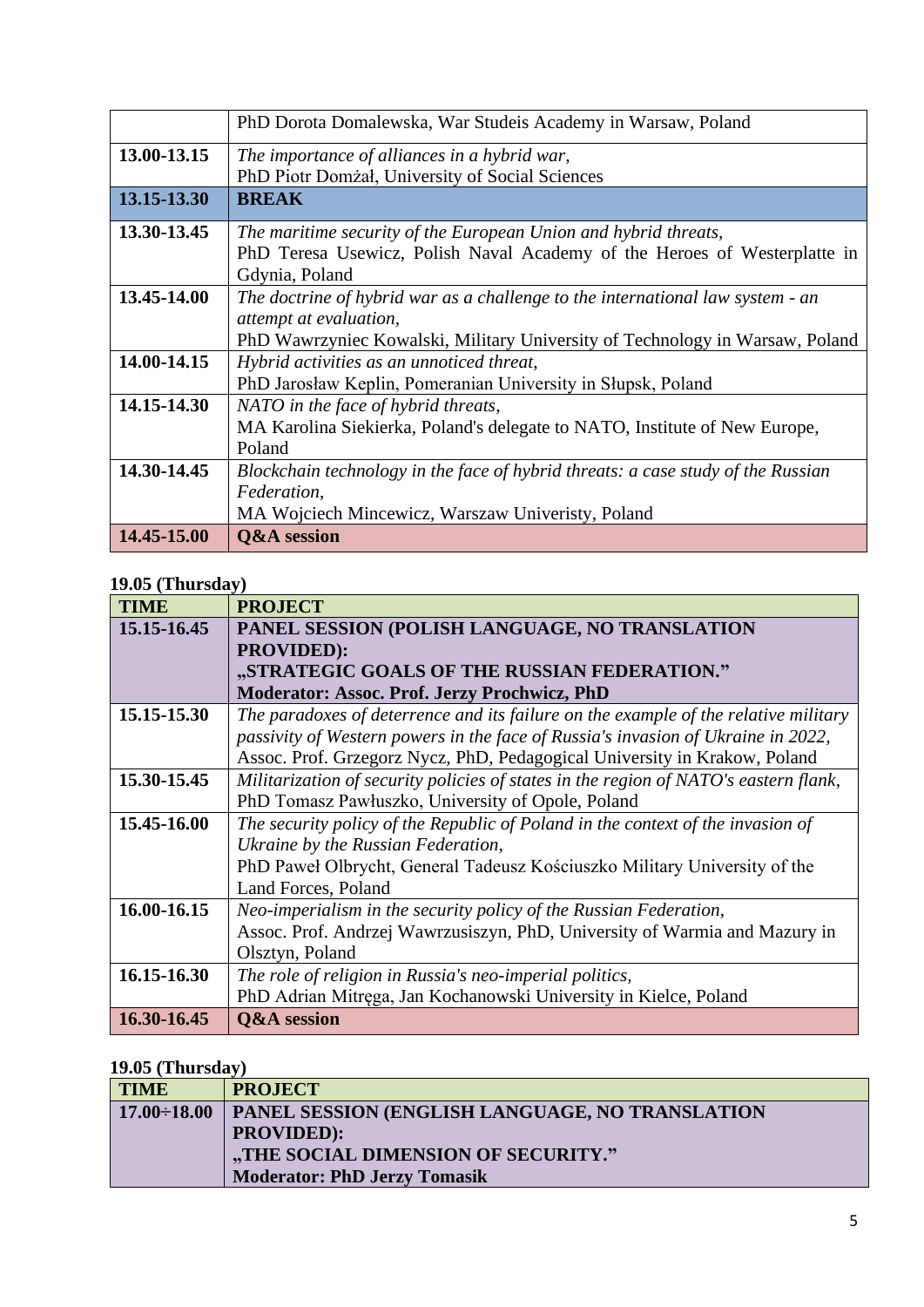| 17.00-17.15 | Small modular reactors in Polish-American energy cooperation,                   |
|-------------|---------------------------------------------------------------------------------|
|             | Assoc. Prof. Łukasz Jureńczyk, PhD, Kazimierz Wielki University in Bydgoszcz,   |
|             | Poland                                                                          |
| 17.15-17.30 | Disappearances of persons - characteristics of international procedures for the |
|             | identification of unknown bodies in the context of genocide in Ukraine,         |
|             | PhD Piotr Wojnicz, University of Warmia and Mazury in Olsztyn (branch in Ełk),  |
|             | Poland                                                                          |
| 17.30-17.45 | Security, Ukraine, climate, Russia, terrorism,                                  |
|             | MA Yehor Brailian, Special correspondent Inform agency ArmyInform, Ukraine      |
| 17.45-18.00 | <b>Q&amp;A</b> session                                                          |

### **THIRD DAY OF THE CONFERENCE POLISH LANGUAGE**

#### **20.05 (Friday)**

| <b>TIME</b> | <b>PROJECT</b>                                                                      |
|-------------|-------------------------------------------------------------------------------------|
| 8.00-9.45   | PANEL SESSION (POLISH LANGUAGE, NO TRANSLATION                                      |
|             | <b>PROVIDED):</b>                                                                   |
|             | "THREATS TO INTERNATIONAL SECURITY."                                                |
|             | <b>Moderator: Dr Wawrzyniec Kowalski</b>                                            |
| 8.00-8.15   | The Islamic Republic of Iran in the face of the Russian invasion of Ukraine. Actual |
|             | change or game?                                                                     |
|             | Assoc. Prof. Małgorzata Abassy, PhD, Jagiellonian University, Poland                |
| 8.15-8.30   | Competition in the North Atlantic - between Iceland and GIUK Gap,                   |
|             | PhD Robert Czulda, University of Lodz, Poland                                       |
| 8.30-8.45   | The role of the Hungarian national minority in Transcarpathia in the context of     |
|             | international security and Hungarian-Ukrainian relations,                           |
|             | PhD Artur Jach-Chrząszcz, Pedagogical University in Kraków, Poland                  |
| 8.45-9.00   | Asia towards the Russian aggression against Ukraine,                                |
|             | PhD Marlena Blicharz, War Studeis Academy in Warsaw, Poland                         |
| 9.00-9.15   | Increasing resistance to threats from Russia by the Arctic states - selected        |
|             | examples,                                                                           |
|             | MA Leszek Sadurski, Maria Curie-Skłodowska Univeristy in Lublin, Poland             |
| 9.15-9.30   | Domestic threat - the Russian minority in the Republic of Kazakhstan,               |
|             | MA Krystian Pachucki-Włosek, Jagiellonian Uniwersity, Poland                        |
| 9.30-9.45   | <b>Q&amp;A</b> session                                                              |

# **20.05 (Friday)**

| <b>TIME</b> | <b>PROJECT</b>                                                                  |
|-------------|---------------------------------------------------------------------------------|
| 10.00-11.30 | PANEL SESSION (POLISH LANGUAGE, NO TRANSLATION                                  |
|             | <b>PROVIDED):</b>                                                               |
|             | "THREATS TO REGIONAL SECURITY."                                                 |
|             | <b>Moderator: Dr Mateusz Ziętarski</b>                                          |
| 10.00-10.15 | Armenia and the conflict in Ukraine. Impact of the situation in the Caucasus on |
|             | political and military relations in NATO and the EU in the 21st century,        |
|             | Assoc. Prof. Piotr Rozwadowski, PhD, University of Social Sciences in Warsaw,   |
|             | Poland                                                                          |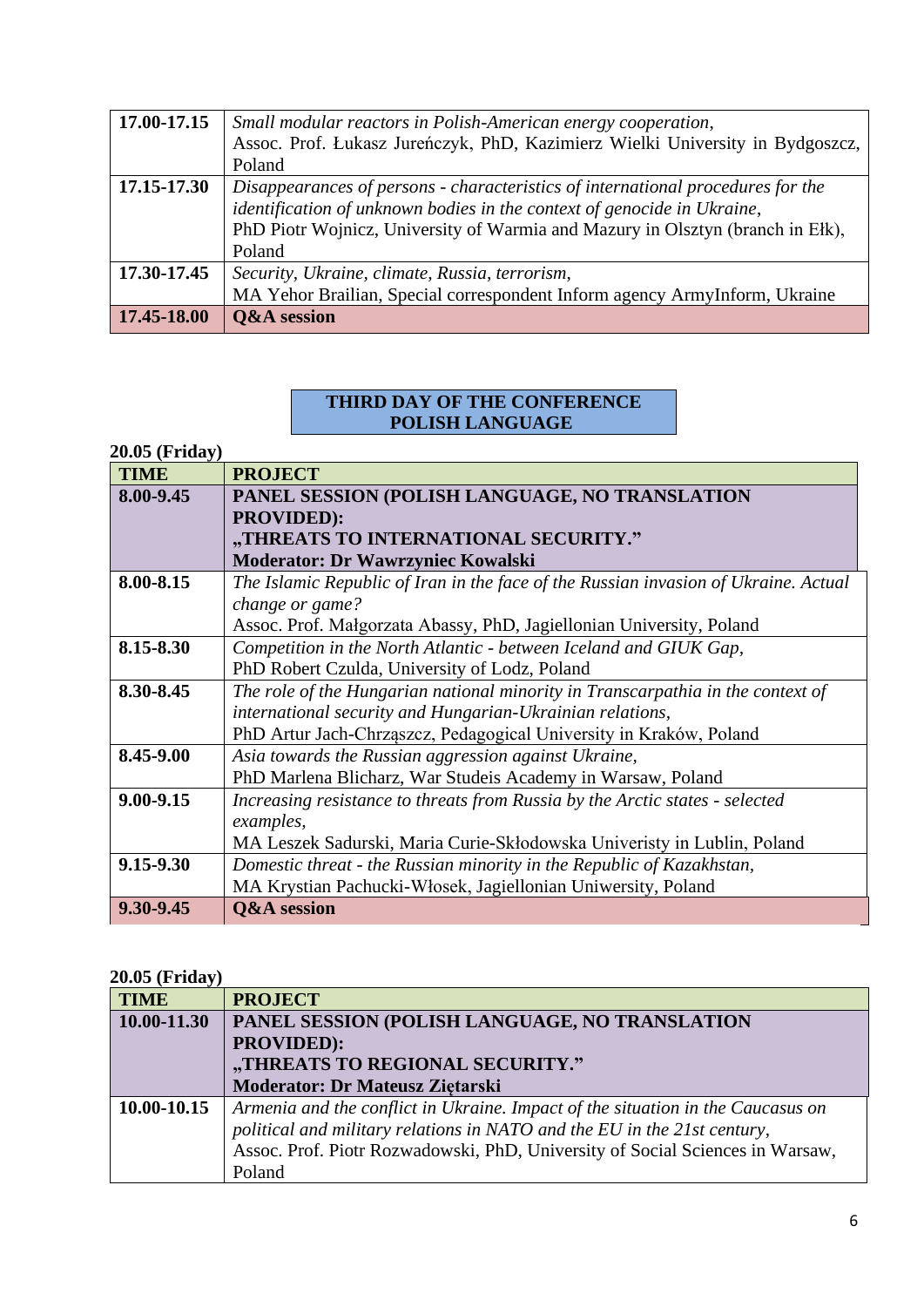| 10.15-10.30     | The concept of substitution on the example of the border crisis and war in Ukraine |
|-----------------|------------------------------------------------------------------------------------|
|                 | as the implications of the policy of the Russian Federation,                       |
|                 | PhD Mateusz Ziętarski, Pomeranian University in Słupsk, Poland                     |
| 10.30-10.45     | Cooperation of the Russian Federation and the Republic of Belarus in the           |
|                 | framework of government international organizations,                               |
|                 | PhD Kamila Kasperska-Kurzawa, Univeristy of Opole, Poland                          |
|                 | PhD Paweł Jakub Szewczyk, Univeristy of Opole, Poland                              |
| 10.45-11.00     | The foreign policy of the Republic of Belarus during the European crisis,          |
|                 | MA Tatiana Iwanow, Univerity of Wroclaw, Poland                                    |
| $11.00 - 11.15$ | <b>Q&amp;A</b> session                                                             |

## **20.05 (Friday)**

| <b>TIME</b> | <b>PROJECT</b>                                                                    |
|-------------|-----------------------------------------------------------------------------------|
| 11.30-12.45 | PANEL SESSION (POLISH LANGUAGE, NO TRANSLATION                                    |
|             | <b>PROVIDED):</b>                                                                 |
|             | "THREATS TO THE SECURITY OF POLAND."                                              |
|             | Moderator: PhD Kamila Kasperska-Kurzawa                                           |
| 11.30-11.45 | War for the right to be and remain Russia,                                        |
|             | PhD Nadia Gergało-Dąbek, Maria Curie-Skłodowska Univeristy in Lublin, Poland      |
| 11.45-12.00 | War in Ukraine - Implications for Poland's Security,                              |
|             | PhD Klaudia Jagusiak, War Studies University in Warsaw, Poland                    |
| 12.00-12.15 | Poland's activities to protect the state border with Belarus during the migration |
|             | crisis,                                                                           |
|             | MA Tomasz Nowak, Jan Kochanowski University in Kielce, Poland                     |
| 12.15-12.30 | System analysis of the crisis situation on the Polish-Belarusian border. The      |
|             | migration crisis and the actions of the Russian Federation,                       |
|             | MA Bartosz Włodarczyk, Univeristy of Lodz, Poland                                 |
| 12.30-12.45 | <b>Q&amp;A</b> session                                                            |

# **20.05 (Friday)**

| <b>TIME</b> | <b>PROJECT</b>                                                               |
|-------------|------------------------------------------------------------------------------|
| 13.30-15.45 | PANEL SESSION (POLISH LANGUAGE, NO TRANSLATION                               |
|             | <b>PROVIDED):</b>                                                            |
|             | "THREATS TO ECONOMIC AND SOCIAL SECURITY."                                   |
|             | <b>Moderator: PhD Marcin Paluch</b>                                          |
| 13.30-13.45 | Sanctions against Russia and their effectiveness,                            |
|             | Assoc. Prof. Katarzyna Żukrowska, Ph.D, SGH Warsaw School of Economics,      |
|             | Poland                                                                       |
| 13.45-14.00 | The future of the Ukrainian energy sector after the war,                     |
|             | Assoc. Prof. Oksana Voytuk, PhD, University of Białystok, Poland             |
| 14.00-14.15 | Knowledge of threats and the sense of security of an individual and society, |
|             | Assoc. Prof. Janusz Ropski, PhD, Pedagogical University in Krakow, Poland    |
| 14.15-14.30 | Migration as an element of Russia's hybrid war within the territory of the   |
|             | European Union,                                                              |
|             | PhD Kamila Kasperska-Kurzawa, University of Opole, Poland                    |
| 14.30-14.45 | <b>BREAK</b>                                                                 |
| 14.45-15.00 | Biosafety in the 21st century as an international priority,                  |
|             | Mir. MA Beata Osiak, Military University of Aviation in Deblin, Poland       |